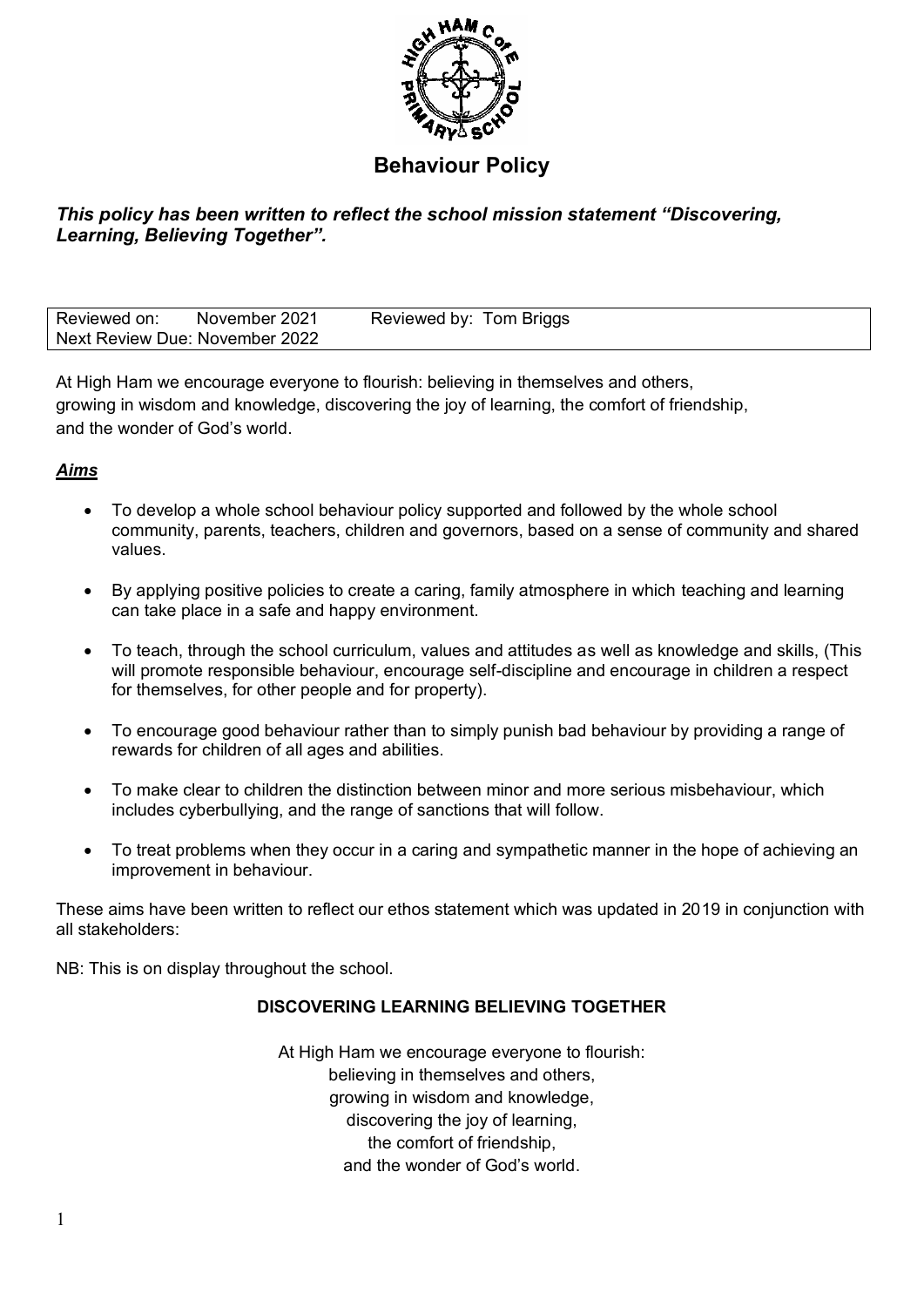During the 2018/9 academic year, we reviewed our school strapline, ethos statement, ethos and values and designed a new one which was led by Rev. Jess Pitman as well as our work with the Diocese which also involved all stakeholders. This is now an integral part of our school and reflects the ethos and vision on which we have built our curriculum. Our whole school display relating to the ethos is in the main entrance of the school.

# Our School Values

### JOHN 15.5-17

"I am the true vine, my father is the gardener, and you are the branches. If you remain in me and I in you, you will bear much fruit…

"As the Father has loved me, so have I loved you. Now remain in my love. I have told you this so that my joy may be in you

> and that your joy may be complete. My command is this: Love each other as I have loved you. Greater love has no one than this: to lay down one's life for

one's friends and I have called you friends…You did not choose me, but I chose you so that you might bear

much fruit—fruit that will last—This is my command: Love one another.

**VALUES** '*fruit that will last'*

### **THANKFULNESS**

#### **FRIENDSHIP**

## **HOPE**

# **JOY**

### **COURAGE**

### **CREATIVITY - all rooted in WISDOM and LOVE**

Rewards are regularly given to children demonstrating our school values – we focus on a particular value from those shown above, each half term.

### **Code of conduct**

- All members of the school community are asked to respect each other.
- All children are expected to respect their teachers, other adults and fellow pupils.
- All children are expected to respect their own and other people's property and to take care of books and equipment.
- Children are asked to be well-behaved, well-mannered and attentive.
- Children should walk when moving around school.
- If a child has a grievance against another child, it must be reported to a member of staff who will deal with the matter.
- Physical violence is not acceptable; neither is retaliation nor cyberbullying. Repeated or serious incidents will lead to exclusion.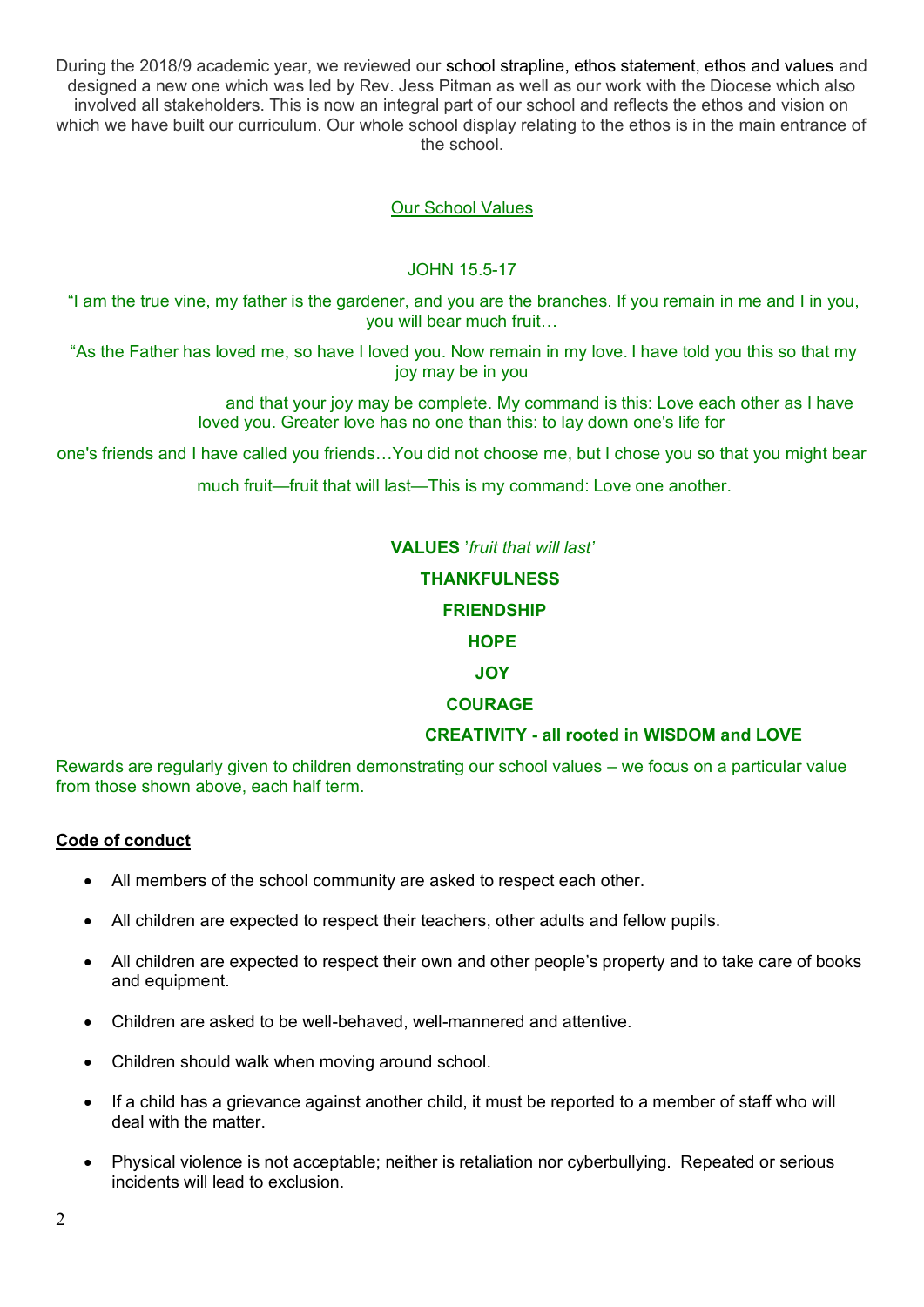- Foul or abusive language must not be used.
- Children are expected to be punctual.
- Children must not bring sharp or dangerous instruments to school, or any item that might causes harm to another child.
- Children should wear the correct school uniform.
- Children should not have mobile phones or electrical devices at school unless expressly permitted by the class teacher for a special reward. If it is necessary for a child to have their mobile phone to use after school hours, it must be given to the school office for safe-keeping until the end of the school day.

This code of conduct has been formulated with the safety and well being of the children in mind, and to enable the school to function efficiently as a place of learning. We operate a Rewards and Sanctions Scheme which is demonstrated by using these flowcharts below:

NB: These are also on display throughout the school and reviewed annually.

# **Incentives to positive behaviour**

We believe the ideal rewards are the intrinsic rewards offered by:

- good relationships
- a stimulating curriculum
- positive role models.

It is important to have a reward system in place which celebrates all forms of social and academic achievement and effort. We wish to ensure that each child has the opportunity to experience success.

# **Sharing work**

In recognition of a particular task or behaviour the pupil may share success with others:

- The class
- The neighbouring class or teacher
- An adult chosen by the child
- The Head teacher
- Parents/ wider community using the class Twitter feed

# **Reward system**

Behaviour awards are designed to encourage our children to show exceptional levels of behaviour, displays of thoughtfulness and kindness to those in our school community.

Key Stage 1 classes award a 'Star of the day' each day. This award is tweeted on the class Twitter feed along with a short explanation of why they have been chosen. In Key Stage 2, a 'Star of the week' is chosen each week which is tweeted on the class Twitter feed along with a short explanation of why they have been chosen.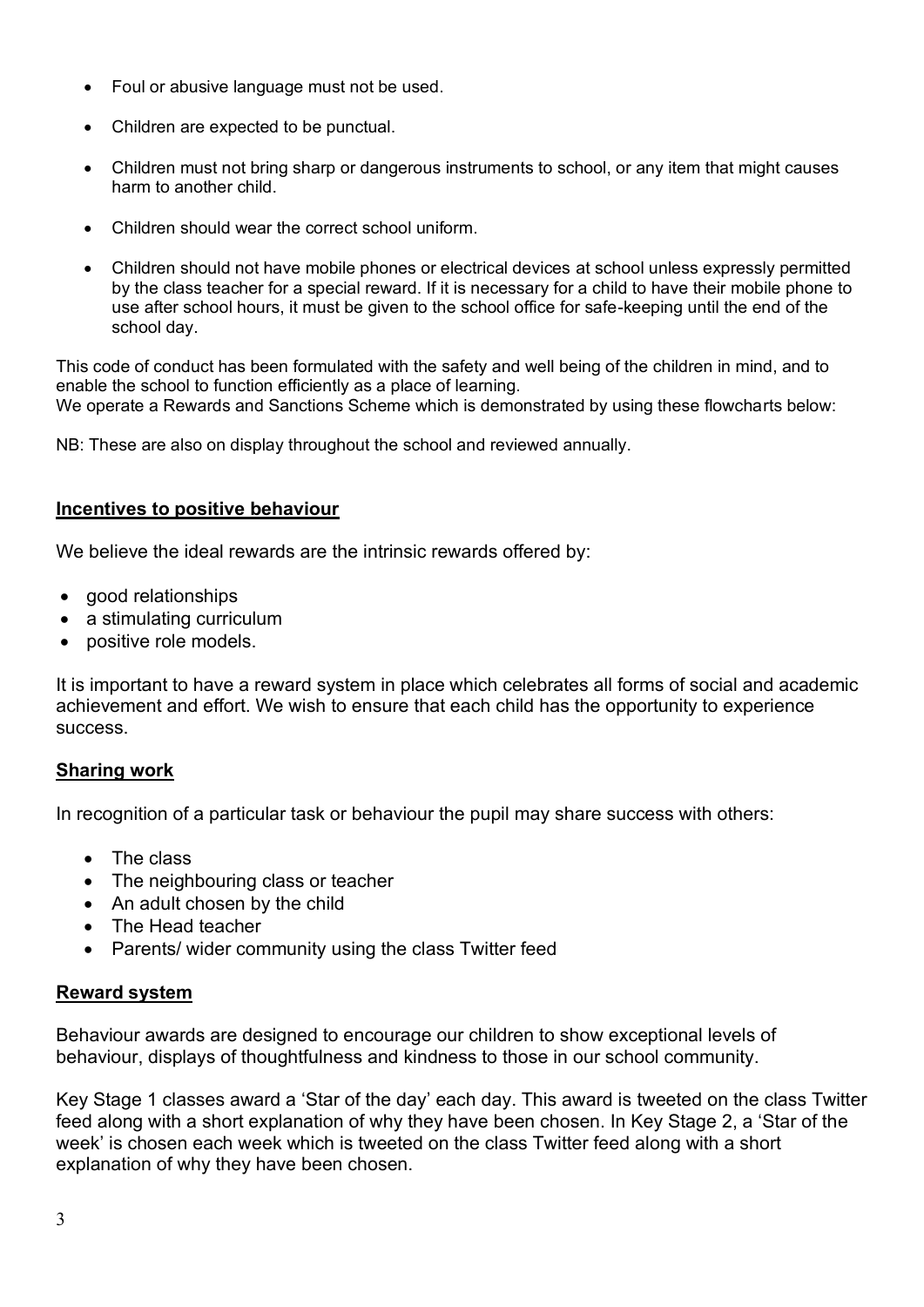We use ClassDojo to award house points to reward children for excellent behaviour or work. Each week, these house points are totalled, and rewards given. In each class, there is a 'house point hero' for each of the four houses. This is the child who has accumulated the most points that week. They are given a 'house point hero' sticker.

The house that has earned the most points across the school each week are awarded the house cup and rewarded with extra play time on Friday.

We also have special rewards throughout the year with different focuses. These include:

- Reading
- Handwriting
- Sport
- Kindness

# **Discouraging Unacceptable Behaviour and Restorative Justice**

It is important to remember before we resort to our sanctions/ punishments, that we ensure a child who has misbehaved in some way is given the opportunity to make amends and experience forgiveness.

The process should be:

- Understanding of what was wrong
- Understanding the feelings of others
- Feeling sorry
- Problem solving to put it right
- Learning for the future

It is also important to understand the reasons behind a child's actions. Checking to see if there are underlying issues causing the behaviour is vital to preventing further incidents.

However, there is a need for sanctions if a child breaks established class/ school rules. It is our belief that sanctions consistently and firmly applied will result in clear boundaries and therefore good behaviour promoted.

# **NB It is important at all times to criticise and target the behaviour and not the child.**

# **Specialist support**

We recognise that there are groups of learners in the school who require a differentiated or personalised approach to support them with developing positive behaviours and approaches to managing their social and emotional needs. PFSA, targeted outside agencies and support staff will work with appropriate individuals, groups of children, parents, carers and outside agencies in order to develop successful provision for these learners. These learners will have an individualised approach to rewards, working towards small steps of progress in a more immediate way with the use of specific visual and verbal prompts and resources. Children may require individual rapid support plans to ensure they have consistent support throughout the school day.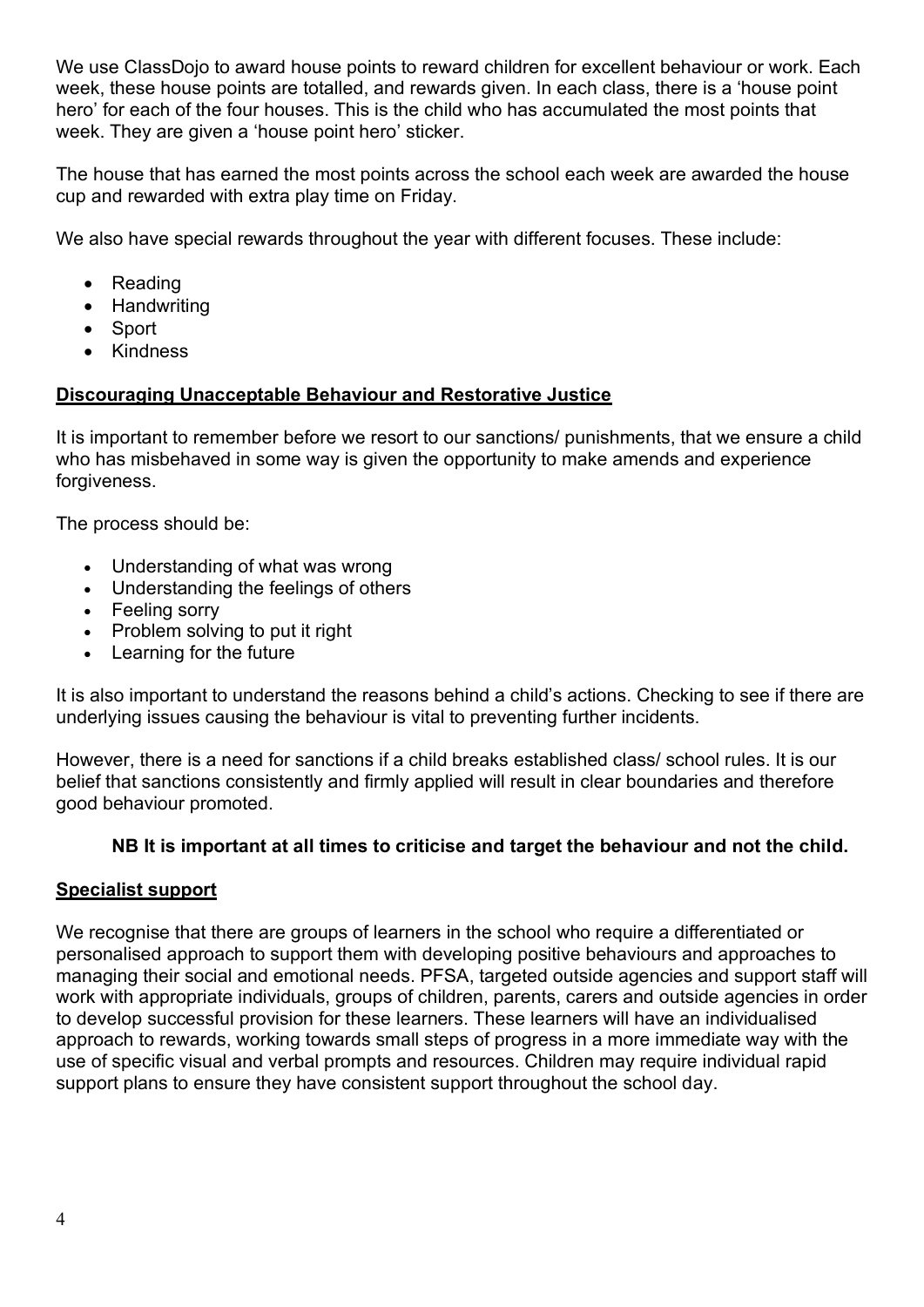# **Behaviour flowchart for High Ham C of E Primary School**



•In some cases, this flow chart may not be followed in order. Consideration is given to the severity of the incident and the age, emotional stage of development and special needs of the child

•Level 2 and 3 incidents must be recorded on Microsoft Teams

•Incidents of bullying must be logged on 'My Concern', and bullying policy procedures followed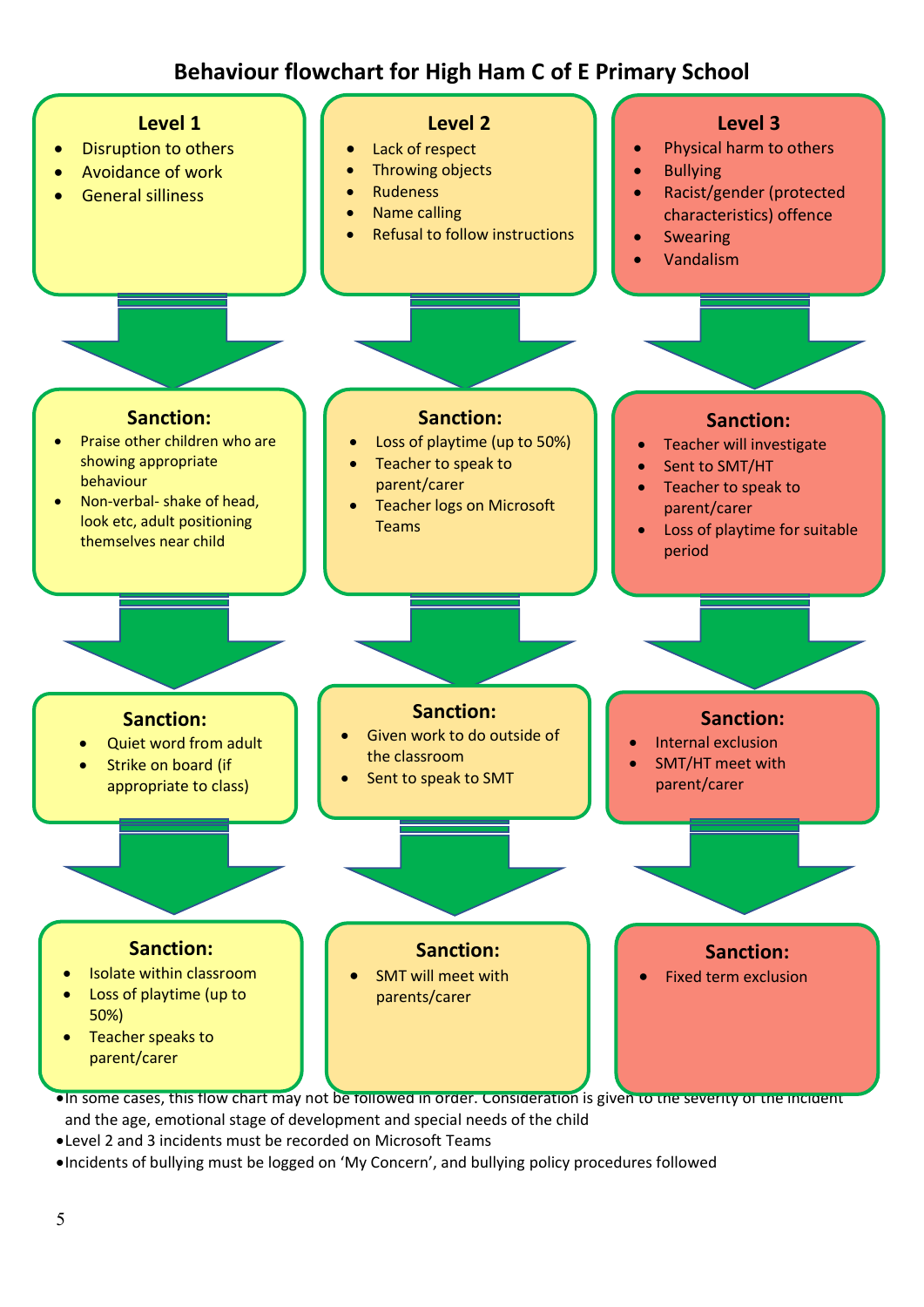### **Lunchtime Supervision**

At lunchtime, the Midday supervisors carry out supervision. They can refer to the headteacher or the class teacher if necessary. The Supervisors remind the children of the standard of behaviour expected. Repeated minor problems may result in the child being asked to complete a task. This usually takes the heat out of situation.

We encourage that the supervisors are treated with the respect expected by all adults at High Ham School. Verbal or physical abuse will not be tolerated.

Persistent or serious misbehaviour at lunchtime is brought to the attention of the headteacher and the class teacher. This results in loss of privileges and playtimes. Parents will be informed if there is no improvement in behaviour and the child may be excluded from the premises at lunchtime for a fixed time. This will be followed, if necessary, by permanent exclusion.

We have a list of playground rules which are updated annually and are on display in the playground.

# **Parents**

Parents can help by:

- Recognising that an effective school behaviour policy requires close partnership between parents, teachers and children.
- Discussing the school rules with their child, emphasising their support of them and assisting when possible with their enforcement.
- Attending Parent's Evenings, parent functions and by developing informal contacts with the school.
- Knowing that learning and teaching cannot take place without sound discipline.
- By remembering that staff deal with behaviour problems patiently and positively.

### **Incident Book**

This is used to record:

- Any incidents involving a child, or anyone employed in school which results in personal injury or damage to property.
- Loss, theft, or damage to property.
- Any other incidents or matters of a serious nature.

These incidents are those, which may give rise to disciplinary or legal action or become a matter of public interest (for example confrontational incidents, absconding etc).

### **Challenging Behaviour**

Challenging behaviour can take the form of:

- Verbal abuse
- Physical abuse
- Assault
- Defiant refusal
- **Absconding**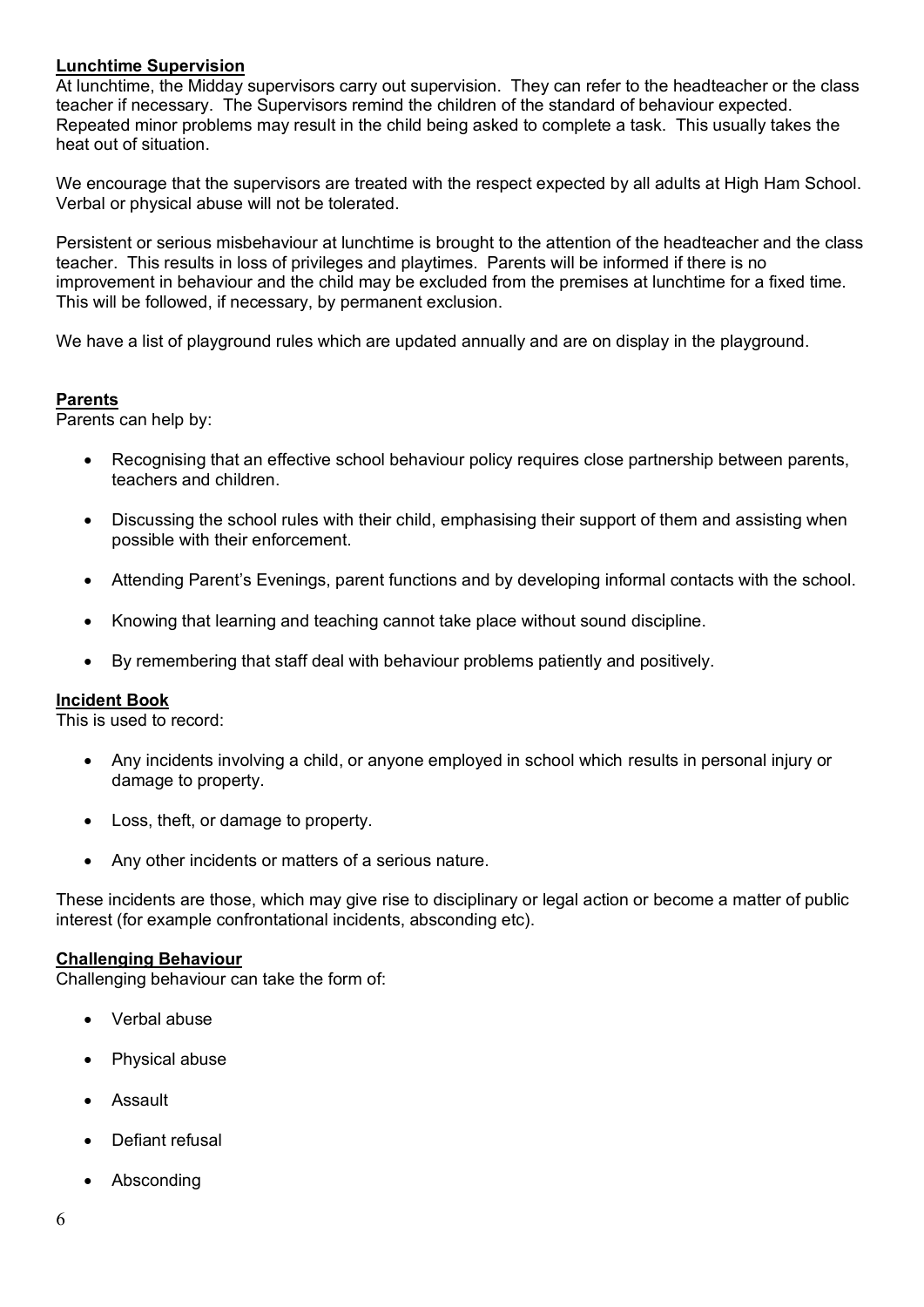### **Preventative Strategies**

During circle time in class as well as making good use of the class 'Sharing Box" we try to discuss issues around behaviour that we have noticed are happening. We also have 'golden rules' which were written as a whole school and are on display in the playground.



### **Intervention**

If a child violently attacks another child or adult and does not respond to a request to calm down, then intervention is necessary (see restraint policy).

The child should be removed from the situation as soon as possible and taken to a member of the Senior Management Team who will take immediate action to involve parents.

The head teacher and relevant staff will work with the parents to devise an action plan to meet that child's needs. This may include the involvement of other agencies – social services, psychological service etc. **Review**

This policy will be regularly reviewed and updated as and when appropriate. As a school, we follow the policy but are also flexible in our approach to each individual child.

### **After School Childcare Additional Note:**

This policy is reflected in the practice of the school after school childcare club as well (High Ham monkey Madness).

### **e-Safety Additional Note:**

When reviewing this policy, e-safety considerations per the e-safety policy have been taken into account. **Policy Impact Statement:** 

As part of our single equality scheme each school policy reflects the checklist relating to how the policy impacts on minority groups of people as outlined in the scheme.